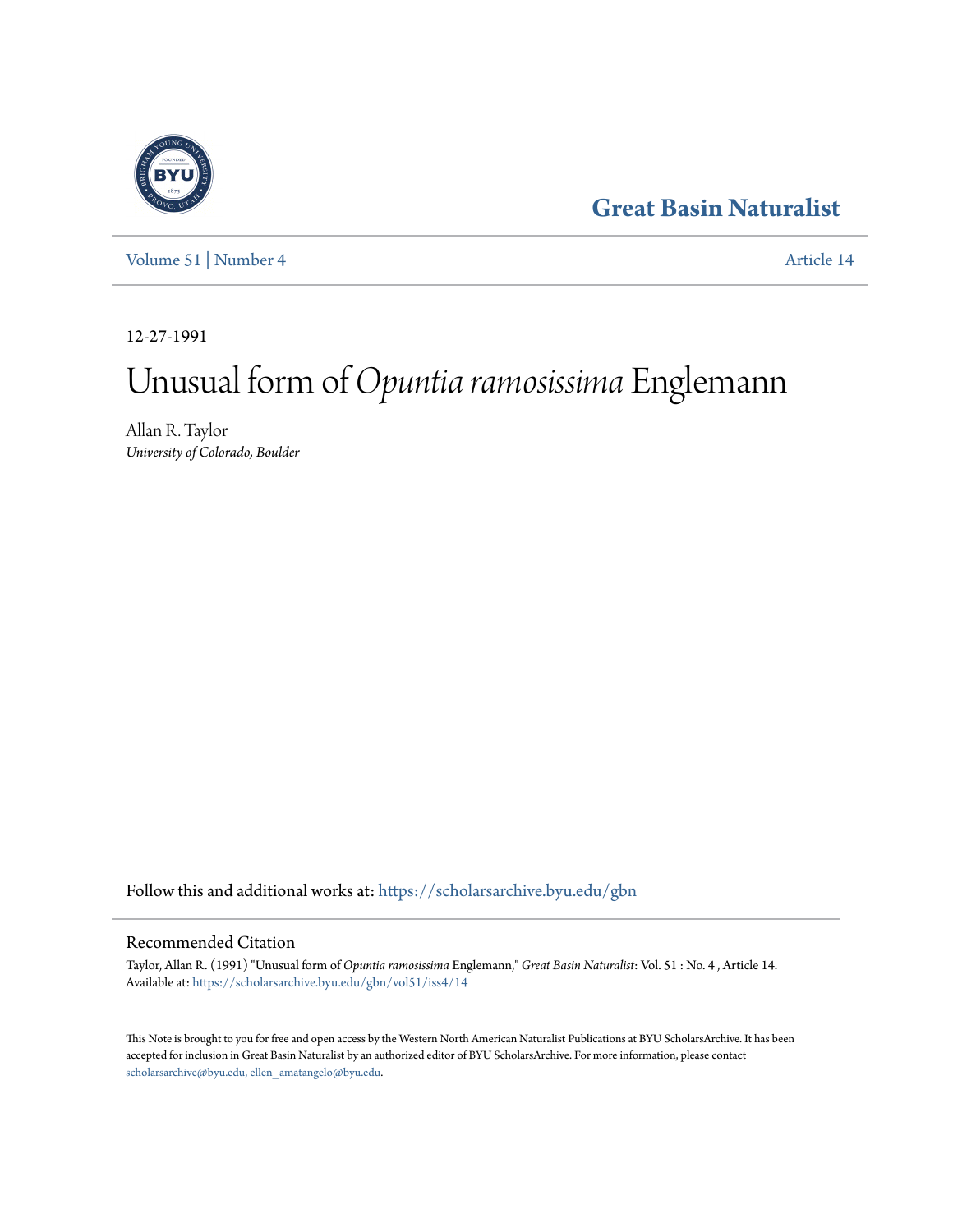#### Great Basin Naturalist 51(4), 1991, pp. 414-415

#### UNUSUA.L FORM 01" *OPUNTIA RAMOSISSIMA* ENGELMANN

#### Allan R. Taylor<sup>1</sup>

*Key words:* Opuntiaramosissima; *diamondcholla; Clark County, Nevada; Spring Mountains, Nevada; Lee Canyon, Nevada; Kyle Canyon, Nevada; dwarfcholla.*

An interesting and evidently unique population of *Opuntia ramosissima* Engelmann (diamond cholla) has recently been observed in' the middle reaches of Lee Canyon, in the Spring Mountains of Clark County, Nevada. The population was first noted at its upper limit, at around 5000 feet. Subsequent investigation shows that the range of this particular population is entirely west of Highway 93, between 3800 and 5300 feet on both sides of State Highway 156.<sup>2</sup>

This form of O. *ramosissima* is decidedly dwarf, as might be expected of a low-altitude plant somehow translocated to an elevation higher than the norm for the taxon. (Benson 1982 indicates 3000 feet as the upper limit of O. *ramosissima.*) The plant is low, even a mat-former; to describe it as a cactaceous *krumholz* would not be amiss.

If the morphology and other traits of the plants in this interesting population should prove to be different enough to warrant varietal status, I would suggest that names denoting low, small, or dwarfwould all be appropri~ ate for the form.

The plants tend to be only one or two joints tall (Fig. 1), but with abundant, rather tightly packed branches. Younger plants usually have heavy yellow~brown spination, but the older plants, sinuous qnd very woody, are almost entirely naked. The color of the joints is typically amethyst purple, although collected plants growing in pots in the greenhouse are pale green.

Clumps were encountered in habitat undoubtedly many years old; numerous dead clumps were also noted, invariably very old plants. Plants, both living and dead, are sparse until around 5000 feet, when they become more abundant.

Reproduction appears to be sexual, but no very small seedlings were encountered. The clumps are almost always in the open; thus, it is not likely that the plant requires the aid of a nurse plant to germinate and become established.

Companion plants are those that are characteristic of the eastern Mojave Desert: *Yucca schidigera, Larrea tridentata, Echinocereus engelmannii, Echinocactus polycephalus,* and *Malva* ssp. at the lower limit of the plant's distribution, progressing upward through *Opuntia acanthocarpa,* O. *multigeniculata, Tetrademia* ssp., *Chrysothamnus* ssp., *Atriplex* ssp., and *Ephedra* sp., with *Coleogyne ramosissima* and *Yucca brevifoliavar. jaegeriana* dominant at the upper limit. Coryphan~ *tha vivipara* var. *rosea,* which is relatively abundant in the higher reaches of the canyon, barely overlaps with O. *ramosissima* at the latter's upper limit. Of note also is that *Opuntia basilaris* occurs throughout the range of O. *ramosissima,* from the lowest elevations to the highest at which the taxon occurs.

Because individuals from this population have not been grown as yet under controlled conditions, it is not known whether the dwarf habit of the plants is an environmentally induced or a genetic trait. (Preliminary indications are that the size and form of the plant are genetically determined.) Cuttings from the population survived  $-25$  F under snow in Boulder, Colorado, during the unseasonal cold of February 1989; so it appears likely

 $\frac{1}{2}$ Department of Linguistics, Box 295, University of Colorado, Boulder, Colorado 80309-0295.

These interesting plants are not abundant in the area investigated. For example, when one stands at the location of one plant, it is unusual to see more than three or four other plants in the surrounding area. On the other hand, it is not rare either—many plants were discovered in the fifty or so acres surveyed. Collection should be avoided, and it is indeed not necessary. I have supplied propagation material to the Nut House Nursery at Littlefield, Arizona, where

**interested persons can purchase established cuttings.**